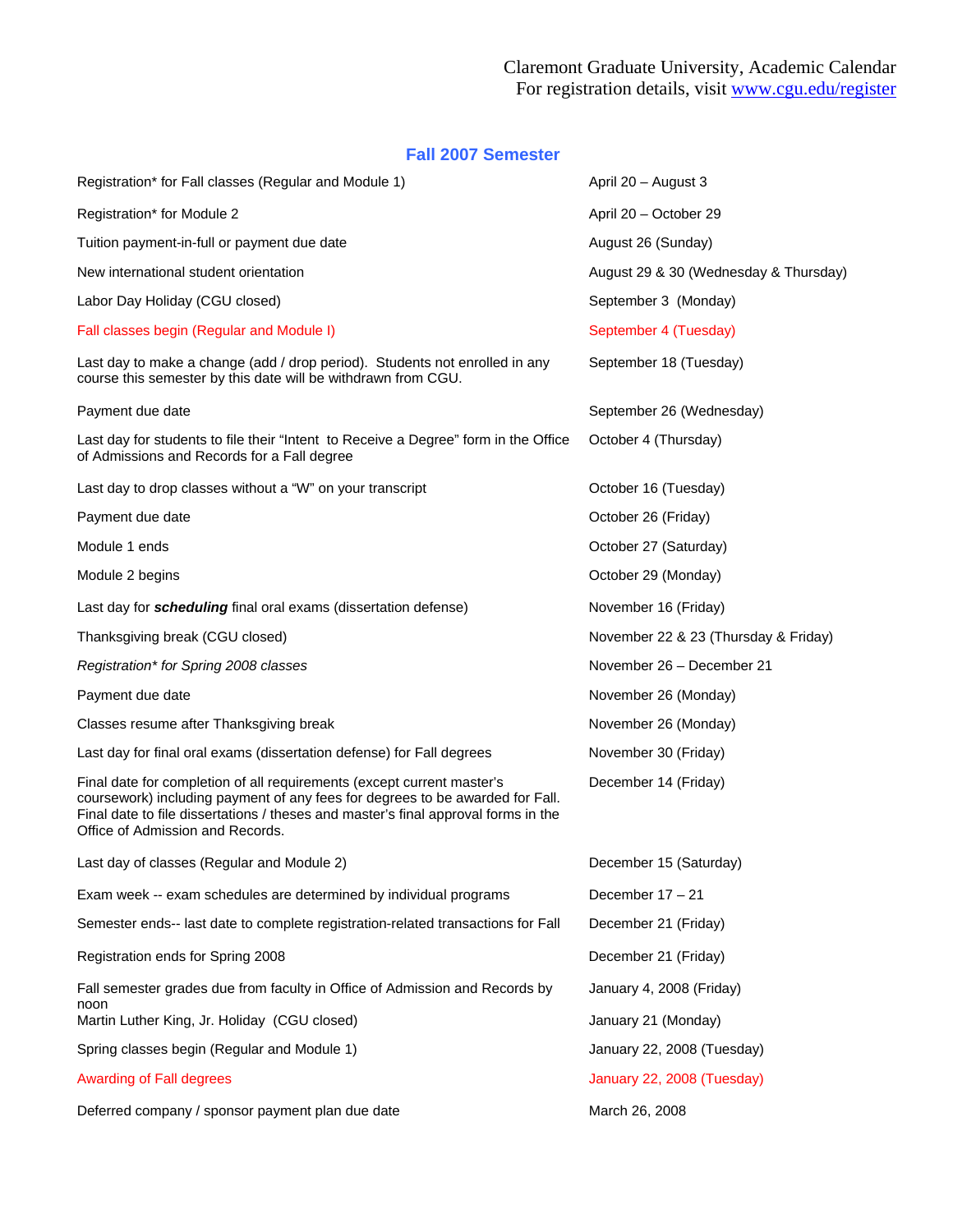## **Spring 2008 Semester**

| Registration* for Spring classes (Regular and Module 1)                                                                                                                                                                                                                             | November 26 - December 21 (2007)        |  |
|-------------------------------------------------------------------------------------------------------------------------------------------------------------------------------------------------------------------------------------------------------------------------------------|-----------------------------------------|--|
| Registration* for Module 2                                                                                                                                                                                                                                                          | November 26 - March 21                  |  |
| New international student orientation                                                                                                                                                                                                                                               | January 15 (Tuesday) Subject to change. |  |
| Martin Luther King, Jr. Holiday (CGU closed)                                                                                                                                                                                                                                        | January 21 (Monday)                     |  |
| Spring classes begin (Regular and Module1)                                                                                                                                                                                                                                          | January 22 (Tuesday)                    |  |
| Tuition payment-in-full or payment due date                                                                                                                                                                                                                                         | January 26 (Saturday)                   |  |
| Last day to make a change (add / drop period). Students not enrolled in any<br>course this semester by this date will be withdrawn from CGU.                                                                                                                                        | February 5 (Tuesday)                    |  |
| Last day for students to file their "Intent to Receive a Degree" form in the Office<br>of Admissions and Records for a Spring degree                                                                                                                                                | February 22 (Friday)                    |  |
| Payment due date                                                                                                                                                                                                                                                                    | February 26 (Tuesday)                   |  |
| Last day to drop classes without a "W" on your transcript                                                                                                                                                                                                                           | March 4 (Tuesday)                       |  |
| Module 1 ends                                                                                                                                                                                                                                                                       | March 15 (Saturday)                     |  |
| <b>Spring Break</b>                                                                                                                                                                                                                                                                 | March $17 - 21$                         |  |
| Classes resume following Spring Break                                                                                                                                                                                                                                               | March 24 (Monday)                       |  |
| Module 2 begins                                                                                                                                                                                                                                                                     | March 24 (Monday)                       |  |
| Payment due date                                                                                                                                                                                                                                                                    | March 26 (Wednesday)                    |  |
| Last day for scheduling final oral exams (dissertation defense)                                                                                                                                                                                                                     | March 27 (Thursday)                     |  |
| César Chávez Day (CGU closed)                                                                                                                                                                                                                                                       | March 28 (Friday)                       |  |
| Last day for final oral exams (dissertation defense) for Spring degrees                                                                                                                                                                                                             | April 4 (Friday)                        |  |
| Final date for completion of all requirements (except current master's<br>coursework) including payment of any fees for degrees to be awarded for<br>Spring. Final date to file dissertations / theses and master's final approval<br>forms in the Office of Admission and Records. | April 18 (Friday)                       |  |
| <b>Registration for Summer</b>                                                                                                                                                                                                                                                      | <b>April 25 - May 19</b>                |  |
| <b>Registration for Fall</b>                                                                                                                                                                                                                                                        | April 25 - August 8                     |  |
| Payment due date                                                                                                                                                                                                                                                                    | April 26 (Saturday)                     |  |
| Last day of classes (Regular and Module 2).                                                                                                                                                                                                                                         | May 10 (Saturday)                       |  |
| Exam week -- exam schedules are determined by individual programs.                                                                                                                                                                                                                  | May 12 -16                              |  |
| Semester ends. Last date to complete registration-related transactions for<br>Spring.                                                                                                                                                                                               | May 16 (Friday)                         |  |
| Commencement -- awarding of Spring degrees                                                                                                                                                                                                                                          | May 17 (Saturday)                       |  |
| Summer classes begin (Regular and Module I)                                                                                                                                                                                                                                         | May 19 (Monday)                         |  |
| Spring semester grades due from faculty in Office of Admission and Records by<br>noon                                                                                                                                                                                               | May 30 (Friday)                         |  |

Deferred company / sponsor payment plan due date August 26